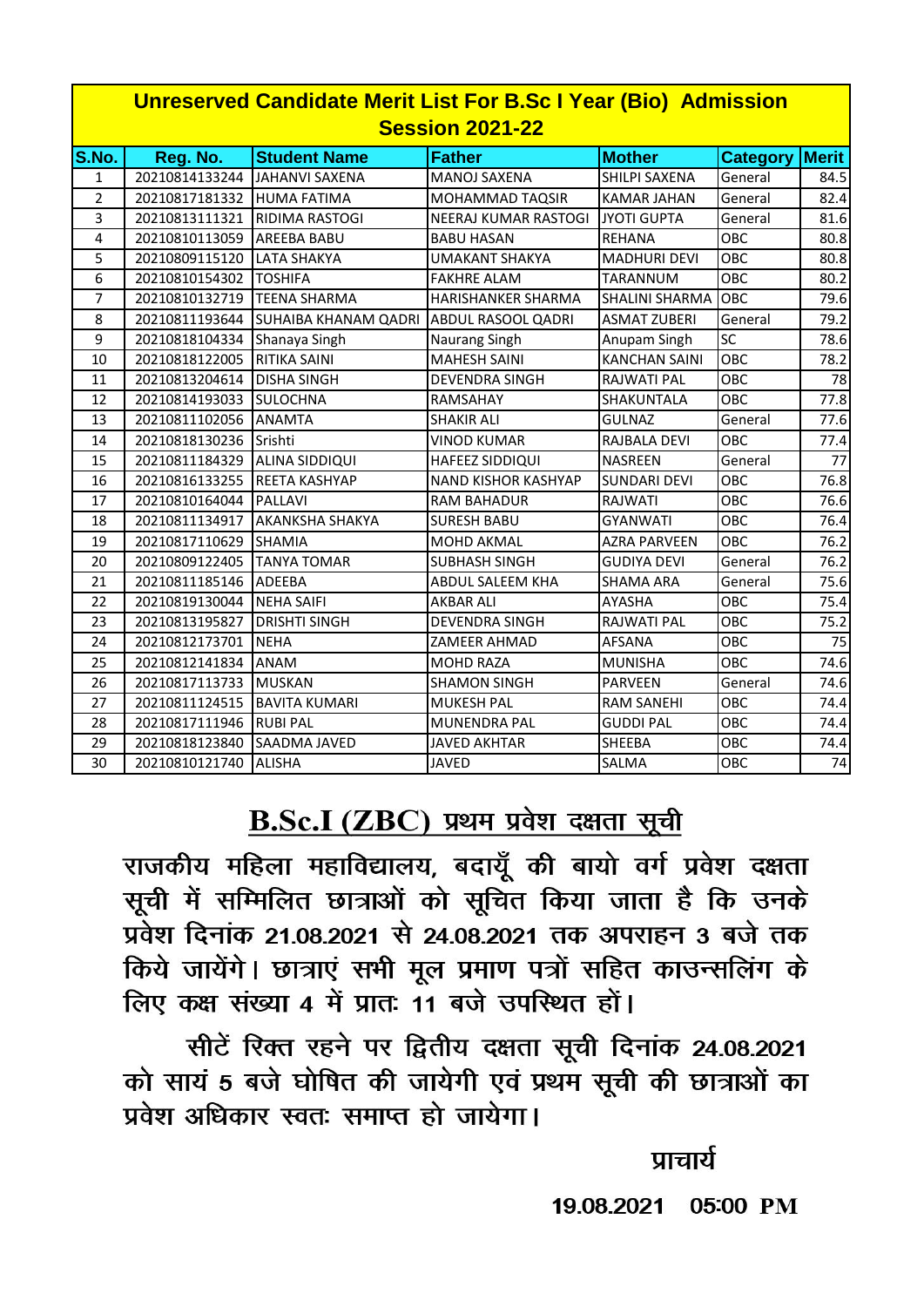| <b>OBC Candidate Merit List For B.Sc I Year (Bio) Admission</b><br><b>Session 2021-22</b> |                |                       |                                 |                         |                 |              |  |  |
|-------------------------------------------------------------------------------------------|----------------|-----------------------|---------------------------------|-------------------------|-----------------|--------------|--|--|
| S.No.                                                                                     | Reg. No.       | <b>Student Name</b>   | lFather.                        | <b>Mother</b>           | <b>Category</b> | <b>Merit</b> |  |  |
| 1                                                                                         | 20210810171012 | <b>ANAMTA</b>         | <b>IBNEY HASAN</b>              | <b>RUKHSANA</b>         | <b>OBC</b>      | 73.6         |  |  |
| $\overline{2}$                                                                            | 20210813173051 | <b>SHIVANI</b>        | <b>KALICHARAN</b>               | <b>SUNITA</b>           | <b>OBC</b>      | 73.6         |  |  |
| 3                                                                                         | 20210814132743 | <b>DEEKSHA PAL</b>    | <b>MUNENDRA PAL</b>             | <b>MITHLESH PAL</b>     | <b>OBC</b>      | 73.4         |  |  |
| 4                                                                                         | 20210811132513 | <b>MANJU RANI</b>     | <b>AMAR SINGH</b>               | KAMLESH KUMARI          | <b>OBC</b>      | 73.4         |  |  |
| 5                                                                                         | 20210810120953 | Muskan Sahu           | Rakesh Kumar Sahu               | Shashi Sahu             | <b>OBC</b>      | 73.4         |  |  |
| 6                                                                                         | 20210811124711 | <b>UMRA</b>           | <b>GULREZ ANWAR</b>             | <b>GULSHAN ARA</b>      | <b>OBC</b>      | 73.2         |  |  |
| 7                                                                                         | 20210814104056 | <b>ZOYA SHAHID</b>    | <b>MOHD SHAHID</b>              | <b>SHABEENA SHAHID</b>  | <b>OBC</b>      | 72.2         |  |  |
| 8                                                                                         | 20210814103505 | <b>ALISHA NAAZ</b>    | <b>MOHD NADEEM MIYAN ANSARI</b> | <b>NOORI BEGUM</b>      | <b>OBC</b>      | 71.8         |  |  |
| 9                                                                                         | 20210811165019 | <b>SALONI KUMARI</b>  | <b>PREMRAJ PAL</b>              | RAJKUMARI PAL           | <b>OBC</b>      | 71.8         |  |  |
| 10                                                                                        | 20210818120523 | FAIZA                 | <b>NAZIM</b>                    | <b>RUBEENA</b>          | <b>OBC</b>      | 71.6         |  |  |
| 11                                                                                        | 20210811130638 | <b>KIRAN</b>          | <b>NANDAL</b>                   | <b>VIRWATI</b>          | <b>OBC</b>      | 71           |  |  |
| 12                                                                                        | 20210809113732 | <b>ALEEKA SAJID</b>   | <b>SAJID HUSAIN</b>             | <b>SHAGUFTA PARVEEN</b> | <b>OBC</b>      | 70.6         |  |  |
| 13                                                                                        | 20210814131853 | <b>RITU</b>           | <b>SURESH CHANDRA</b>           | <b>SUNITA</b>           | <b>OBC</b>      | 69.6         |  |  |
| 14                                                                                        | 20210813123639 | <b>ANUSHKA</b>        | Subhash Chandra                 | Shobha Rani             | <b>OBC</b>      | 69.4         |  |  |
| 15                                                                                        | 20210814130616 | <b>RIFA MUSHARRAF</b> | <b>MUSHARRAF HUSAIN</b>         | <b>SAMAR</b>            | <b>OBC</b>      | 69           |  |  |
| 16                                                                                        | 20210811133452 | <b>ANJALI SHARMA</b>  | <b>DURVESH SHARMA</b>           | <b>POONAM SHARMA</b>    | <b>OBC</b>      | 68.8         |  |  |
| 17                                                                                        | 20210814133812 | <b>PRIYANKA PAL</b>   | <b>RAMESH PAL</b>               | <b>SAROJ DEVI</b>       | <b>OBC</b>      | 68.8         |  |  |

## B.Sc.I (ZBC) प्रथम प्रवेश दक्षता सूची

राजकीय महिला महाविद्यालय, बदायूँ की बायो वर्ग प्रवेश दक्षता सूची में सम्मिलित छात्राओं को सूचित किया जाता है कि उनके प्रवेश दिनांक 21.08.2021 से 24.08.2021 तक अपराहन 3 बजे तक किये जायेंगे। छात्राएं सभी मूल प्रमाण पत्रों सहित काउन्सलिंग के लिए कक्ष संख्या 4 में प्रातः 11 बजे उपस्थित हों।

सीटें रिक्त रहने पर द्वितीय दक्षता सूची दिनांक 24.08.2021 को सायं 5 बजे घोषित की जायेगी एवं प्रथम सूची की छात्राओं का प्रवेश अधिकार स्वतः समाप्त हो जायेगा।

प्राचार्य

19.08.2021 05:00 PM